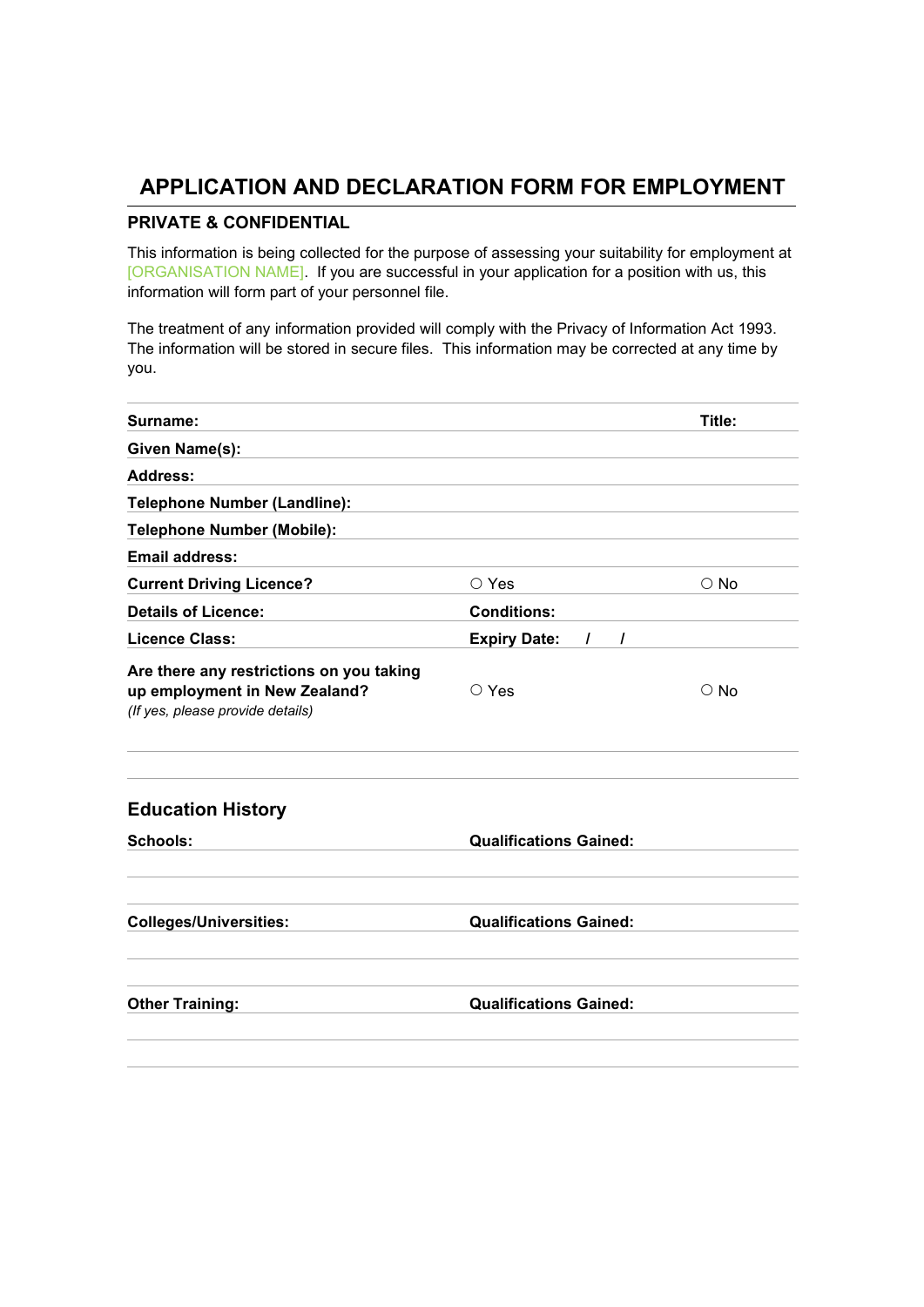## **Employment History**

*(Please complete in full your most recent employment first and use a separate sheet if necessary)*

| 1. | Name of Employer:                       |
|----|-----------------------------------------|
|    | <b>Address of Employer:</b>             |
|    |                                         |
|    | <b>Job Title and Duties:</b>            |
|    |                                         |
|    |                                         |
|    |                                         |
|    | <b>Reason for Leaving:</b>              |
|    | <b>Notice Required in Current Role:</b> |
|    |                                         |
| 2. | <b>Name of Employer:</b>                |
|    | <b>Address of Employer:</b>             |
|    |                                         |
|    | <b>Job Title and Duties:</b>            |
|    |                                         |
|    |                                         |
|    |                                         |
|    | <b>Reason for Leaving:</b>              |
|    |                                         |
| 3. | Name of Employer:                       |
|    | <b>Address of Employer:</b>             |
|    |                                         |
|    | <b>Job Title and Duties:</b>            |
|    |                                         |
|    |                                         |
|    |                                         |
|    | <b>Reason for Leaving:</b>              |
|    |                                         |
| 4. | Name of Employer:                       |
|    | <b>Address of Employer:</b>             |
|    |                                         |
|    | <b>Job Title and Duties:</b>            |
|    |                                         |
|    | <b>Reason for Leaving:</b>              |
|    |                                         |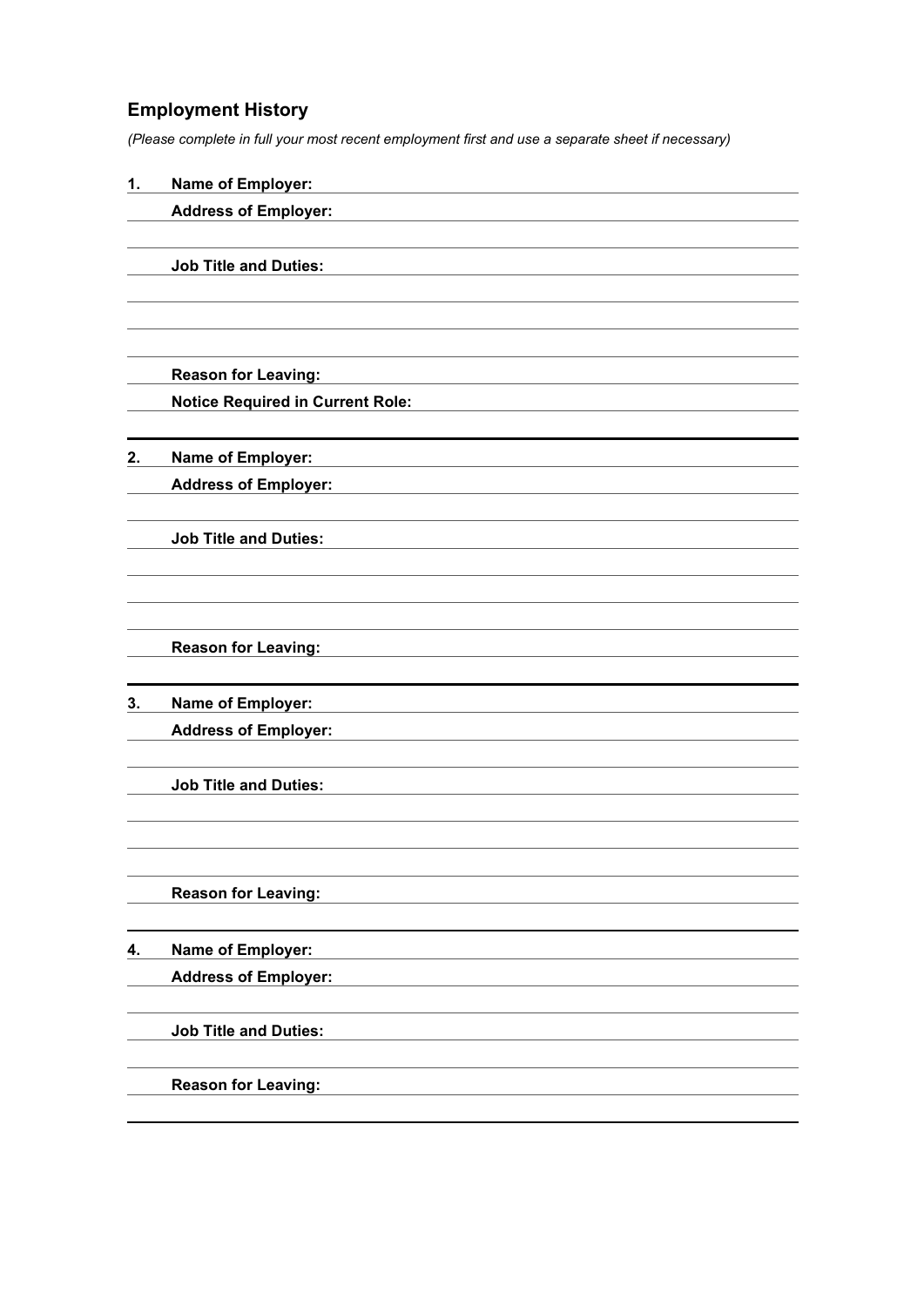### **Current Membership of Professional Bodies**

Please note any professional bodies you are a member of or are registered with.

#### **Other Employment**

Please note any other employment you would continue with if you were to be successful in obtaining this position.

#### **Referees**

Please note the names and addresses of two referees who we can contact on your behalf.

| 1. | Name:                     |
|----|---------------------------|
|    | <b>Email Address:</b>     |
|    | <b>Phone Number:</b>      |
|    | Known in the capacity of: |
|    | (i.e. Manager/Education)  |
| 2. | Name:                     |
|    | <b>Email Address:</b>     |
|    | <b>Phone Number:</b>      |
|    | Known in the capacity of: |
|    | (i.e. Manager/Education)  |

#### **Criminal Record**

Please note any criminal convictions. If none, please state. In certain circumstances employment is dependent upon obtaining a satisfactory Police vetting check and/or children's worker safety check.

#### **Health Details**

The following information is required to assist [ORGANISATION NAME] in meeting its obligations under the Health and Safety at Work Act and the Injury Prevention Rehabilitation and Compensation Act, to assess your ability to perform the duties of the position safely and to ensure that you are not in a position where you could be placed in a situation of harm.

Have you had, or do you have, an injury, medical condition, or disability – for example, hearing loss, sensitivity to chemicals, occupational overuse syndrome, mental illness, or condition – that could be aggravated or further aggravated by the tasks and responsibilities that you would be required to perform in this role, or at the location(s) at which you would be required to undertake the work?

 $\_$  ,  $\_$  ,  $\_$  ,  $\_$  ,  $\_$  ,  $\_$  ,  $\_$  ,  $\_$  ,  $\_$  ,  $\_$  ,  $\_$  ,  $\_$  ,  $\_$  ,  $\_$  ,  $\_$  ,  $\_$  ,  $\_$  ,  $\_$  ,  $\_$  ,  $\_$  ,  $\_$  ,  $\_$  ,  $\_$  ,  $\_$  ,  $\_$  ,  $\_$  ,  $\_$  ,  $\_$  ,  $\_$  ,  $\_$  ,  $\_$  ,  $\_$  ,  $\_$  ,  $\_$  ,  $\_$  ,  $\_$  ,  $\_$  ,

 $\Box$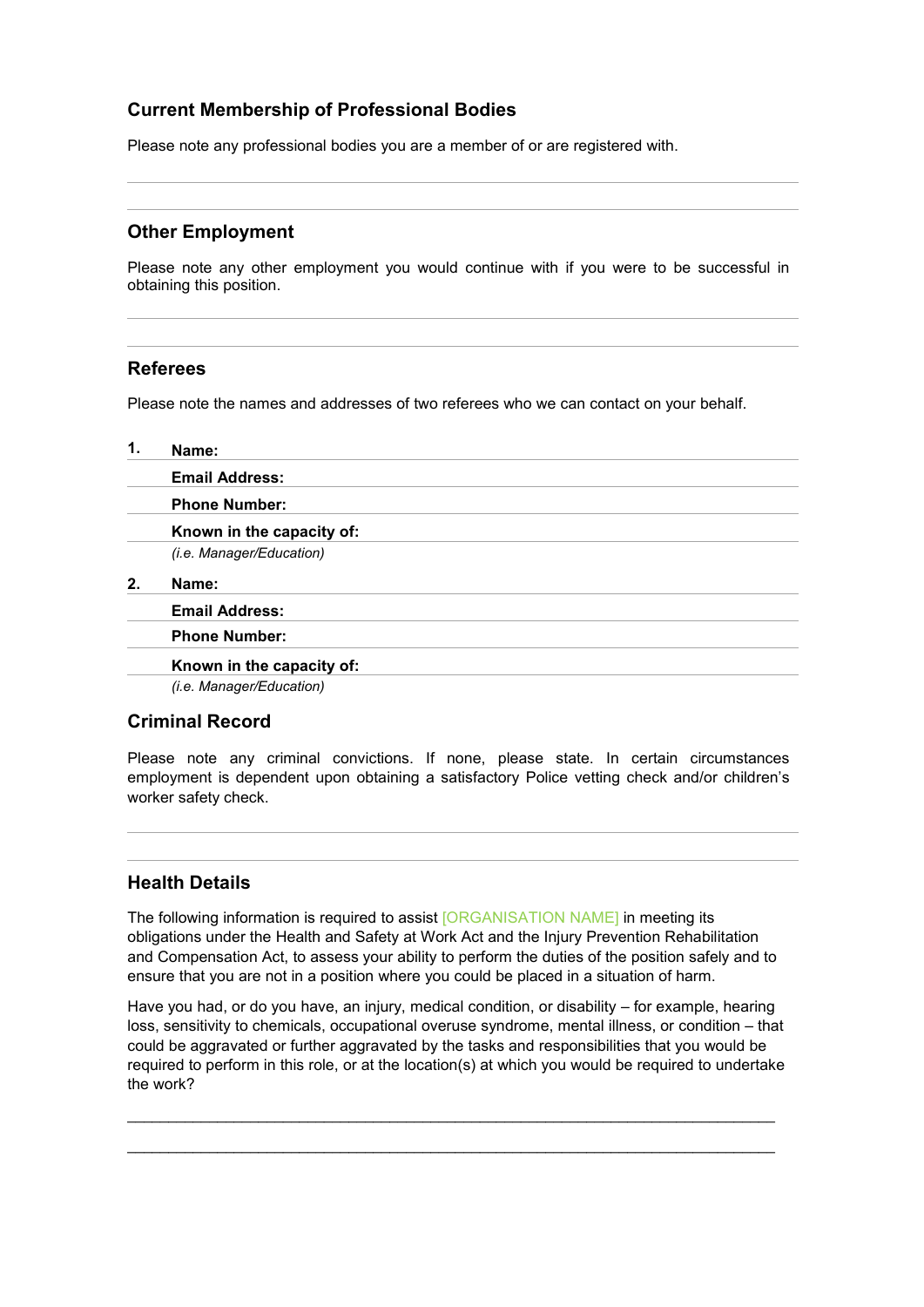| Have you in the past or do you suffer from any conditions that might contribute to overuse injuries such as<br>OOS or RSI?                                                                                                                                             | ○ Yes          | $\circ$ No    |
|------------------------------------------------------------------------------------------------------------------------------------------------------------------------------------------------------------------------------------------------------------------------|----------------|---------------|
| Have you in the past ever been a victim of family violence?                                                                                                                                                                                                            |                |               |
|                                                                                                                                                                                                                                                                        | $\circ$ Yes    | $\bigcirc$ No |
| Do you believe this condition will affect your ability to carry out effectively and safely the functions and<br>responsibilities of this role?                                                                                                                         | $\bigcirc$ Yes | $\circ$ No    |
| Have you in the past, or do you suffer from any back injury or back strain?                                                                                                                                                                                            |                |               |
|                                                                                                                                                                                                                                                                        | $\bigcirc$ Yes | $\circ$ No    |
| If you answered yes to any of the above health questions, please give details. Note: [ORGANISATION<br>NAME] complies with the Human Rights Act and a declaration of an injury, medical condition or disability<br>will not rule you out of consideration for the role. |                |               |
| Should you be appointed, would you require any specific equipment and/or environment/location etc to<br>undertake the functions and responsibilities of the role? $\circ$ Yes                                                                                          |                | $\circ$ No    |
| If required, do you agree to undergo a pre-employment medical or drug test?                                                                                                                                                                                            |                |               |
|                                                                                                                                                                                                                                                                        | $\circ$ Yes    | $\circ$ No    |
| <b>Additional Information</b>                                                                                                                                                                                                                                          |                |               |
| Please detail any additional information that you would consider might be relevant to your<br>application that has not be provided for elsewhere on this form.                                                                                                         |                |               |
|                                                                                                                                                                                                                                                                        |                |               |
|                                                                                                                                                                                                                                                                        |                |               |
|                                                                                                                                                                                                                                                                        |                |               |
|                                                                                                                                                                                                                                                                        |                |               |
|                                                                                                                                                                                                                                                                        |                |               |
|                                                                                                                                                                                                                                                                        |                |               |

\_\_\_\_\_\_\_\_\_\_\_\_\_\_\_\_\_\_\_\_\_\_\_\_\_\_\_\_\_\_\_\_\_\_\_\_\_\_\_\_\_\_\_\_\_\_\_\_\_\_\_\_\_\_\_\_\_\_\_\_\_\_\_\_\_\_\_\_\_\_\_\_\_\_\_\_\_\_\_\_

\_\_\_\_\_\_\_\_\_\_\_\_\_\_\_\_\_\_\_\_\_\_\_\_\_\_\_\_\_\_\_\_\_\_\_\_\_\_\_\_\_\_\_\_\_\_\_\_\_\_\_\_\_\_\_\_\_\_\_\_\_\_\_\_\_\_\_\_\_\_\_\_\_\_\_\_\_\_\_\_

 $\_$  ,  $\_$  ,  $\_$  ,  $\_$  ,  $\_$  ,  $\_$  ,  $\_$  ,  $\_$  ,  $\_$  ,  $\_$  ,  $\_$  ,  $\_$  ,  $\_$  ,  $\_$  ,  $\_$  ,  $\_$  ,  $\_$  ,  $\_$  ,  $\_$  ,  $\_$  ,  $\_$  ,  $\_$  ,  $\_$  ,  $\_$  ,  $\_$  ,  $\_$  ,  $\_$  ,  $\_$  ,  $\_$  ,  $\_$  ,  $\_$  ,  $\_$  ,  $\_$  ,  $\_$  ,  $\_$  ,  $\_$  ,  $\_$  , \_\_\_\_\_\_\_\_\_\_\_\_\_\_\_\_\_\_\_\_\_\_\_\_\_\_\_\_\_\_\_\_\_\_\_\_\_\_\_\_\_\_\_\_\_\_\_\_\_\_\_\_\_\_\_\_\_\_\_\_\_\_\_\_\_\_\_\_\_\_\_\_\_\_\_\_\_\_\_\_  $\_$  ,  $\_$  ,  $\_$  ,  $\_$  ,  $\_$  ,  $\_$  ,  $\_$  ,  $\_$  ,  $\_$  ,  $\_$  ,  $\_$  ,  $\_$  ,  $\_$  ,  $\_$  ,  $\_$  ,  $\_$  ,  $\_$  ,  $\_$  ,  $\_$  ,  $\_$  ,  $\_$  ,  $\_$  ,  $\_$  ,  $\_$  ,  $\_$  ,  $\_$  ,  $\_$  ,  $\_$  ,  $\_$  ,  $\_$  ,  $\_$  ,  $\_$  ,  $\_$  ,  $\_$  ,  $\_$  ,  $\_$  ,  $\_$  , \_\_\_\_\_\_\_\_\_\_\_\_\_\_\_\_\_\_\_\_\_\_\_\_\_\_\_\_\_\_\_\_\_\_\_\_\_\_\_\_\_\_\_\_\_\_\_\_\_\_\_\_\_\_\_\_\_\_\_\_\_\_\_\_\_\_\_\_\_\_\_\_\_\_\_\_\_\_\_\_  $\_$  ,  $\_$  ,  $\_$  ,  $\_$  ,  $\_$  ,  $\_$  ,  $\_$  ,  $\_$  ,  $\_$  ,  $\_$  ,  $\_$  ,  $\_$  ,  $\_$  ,  $\_$  ,  $\_$  ,  $\_$  ,  $\_$  ,  $\_$  ,  $\_$  ,  $\_$  ,  $\_$  ,  $\_$  ,  $\_$  ,  $\_$  ,  $\_$  ,  $\_$  ,  $\_$  ,  $\_$  ,  $\_$  ,  $\_$  ,  $\_$  ,  $\_$  ,  $\_$  ,  $\_$  ,  $\_$  ,  $\_$  ,  $\_$  , \_\_\_\_\_\_\_\_\_\_\_\_\_\_\_\_\_\_\_\_\_\_\_\_\_\_\_\_\_\_\_\_\_\_\_\_\_\_\_\_\_\_\_\_\_\_\_\_\_\_\_\_\_\_\_\_\_\_\_\_\_\_\_\_\_\_\_\_\_\_\_\_\_\_\_\_\_\_\_\_